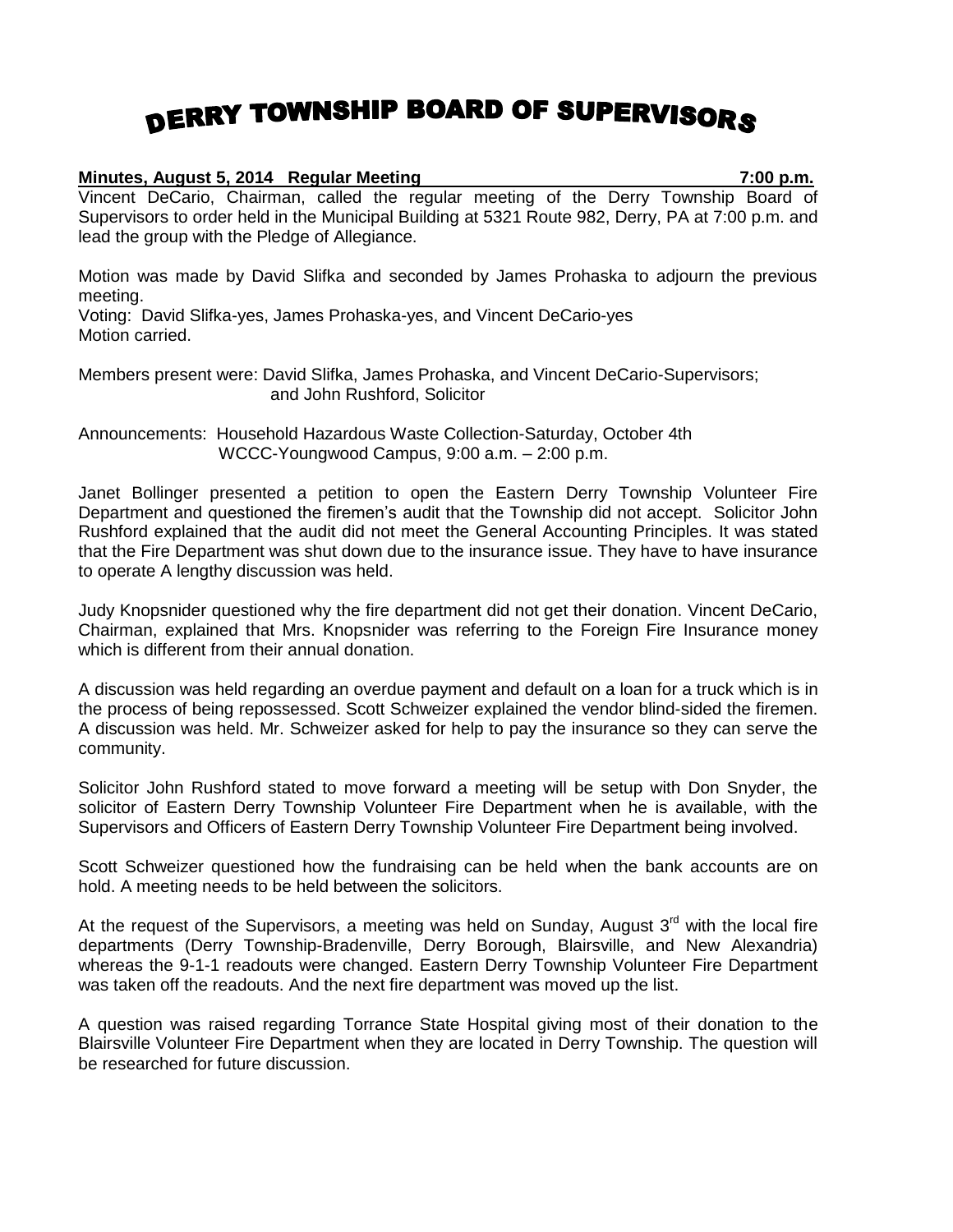The Supervisors advised the group representing the Eastern Derry Township Volunteer Fire Department to contact the fire department's attorney regarding questions about fundraising and fire department bank accounts.

Kelly Tua Hammer who was at the last meeting regarding the water run off problem in Loyalhanna questioned how to get a meeting with DEP to get the problem solved. A discussion was held. David Slifka stated he would talk with the Township Engineer and contact DEP.

Motion was made by James Prohaska and seconded by David Slifka to approve Minutes of July 1, 2014.

Voting: David Slifka-yes, James Prohaska-yes, and Vincent DeCario-yes Motion carried.

Motion was made by David Slifka and seconded by James Prohaska to approve the Payroll of July 3, 17, and 31, 2014 for payment.

Voting: David Slifka-yes, James Prohaska-yes, and Vincent DeCario-yes Motion carried.

Motion was made by James Prohaska and seconded by David Slifka to approve the Bills of July 2, 16, and 30, 2014 for payment.

Voting: David Slifka-yes, James Prohaska-yes, and Vincent DeCario-yes Motion carried.

Motion was made by David Slifka and seconded by James Prohaska to approve the Treasurer's Report for July of 2014.

Voting: David Slifka-yes, James Prohaska-yes, and Vincent DeCario-yes Motion carried.

Motion was made James Prohaska and seconded by David Slifka to adopt Resolution No. 550- 2014 requesting a Greenways, Trails, and Recreation Program Grant from the Commonwealth Financing Authority.

Voting: David Slifka-yes, James Prohaska-yes, and Vincent DeCario-yes Motion carried.

Motion was made by David Slifka and seconded by James Prohaska to approve a memorandum of understanding between the Uschak Road/Fairview Lane Water Line Project Association, Inc. and the Township of Derry.

Voting: David Slifka-yes, James Prohaska-yes, and Vincent DeCario-yes Motion carried.

Motion was made James Prohaska and seconded by David Slifka to review the Gray Subdivision located along St. Clair Street contingent upon the review of the SEO:

Approval of this plan does not constitute acceptance of the streets as dedicated and laid out on said plan until they are developed to the Township's specifications at which time formal written notice of acceptance of dedication will be delivered by the Derry Township Board of Supervisors to the developer.

Voting: David Slifka-yes, James Prohaska-yes, and Vincent DeCario-yes Motion carried.